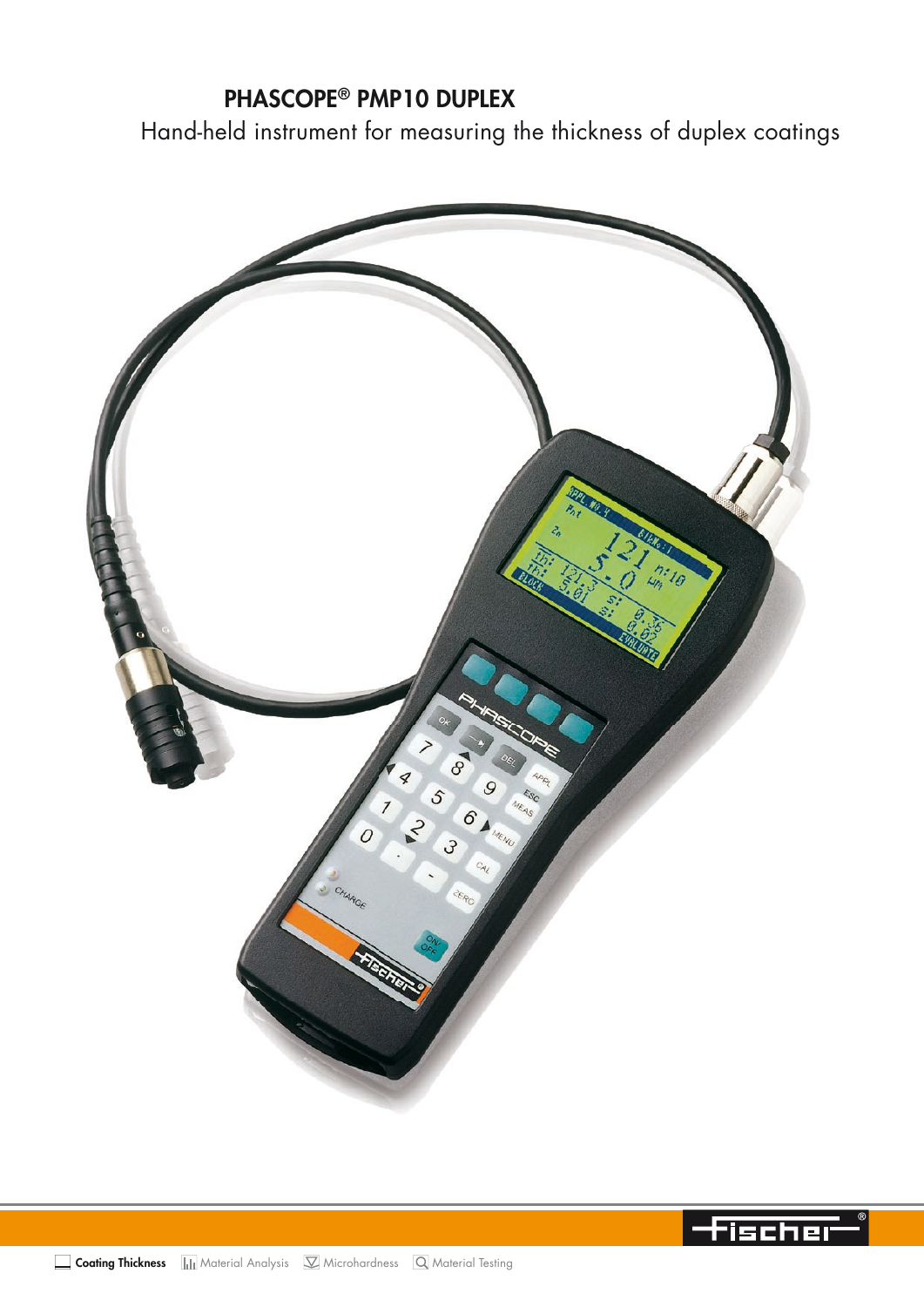# Hand-held instrument for measuring tasks specific to the automotive industry

The PHASCOPE® PMP10 DUPLEX – along with the ESG20 probe – was specially developed for the automotive industry to measure duplex coatings (paint/zinc on steel or iron). The thicknesses of the paint and zinc layers are recorded in a single measurement process and displayed separately on the display. Due to the automatic substrate material recognition, paint layers can also be measured on aluminium without requiring an additional probe.

## **Applications**

- Sheet metal processing
	- Paint/zinc on iron, e.g. thin EPD coatings
	- Paint on aluminium
- Paint on steel
- Brake line tubing
- Wire (mesh and lattice), e.g. shopping trolleys



*Car body after the painting process*



*EPD painting process*

#### Software FISCHER DataCenter

Indispensible for the quick and easy transfer of data from the PHASCOPE® PMP10 DUPLEX to a computer, FISCHER DataCenter software is a powerful tool that also offers extensive graphic display and statistical analysis functions ideal for quality control: statistical process control charts, cumulative frequency diagrams and FISCHER's own FDD® (factory diagnosis diagram). The built-in report editor enables measurement data to be conveniently processed, archived and printed out as individual inspection reports.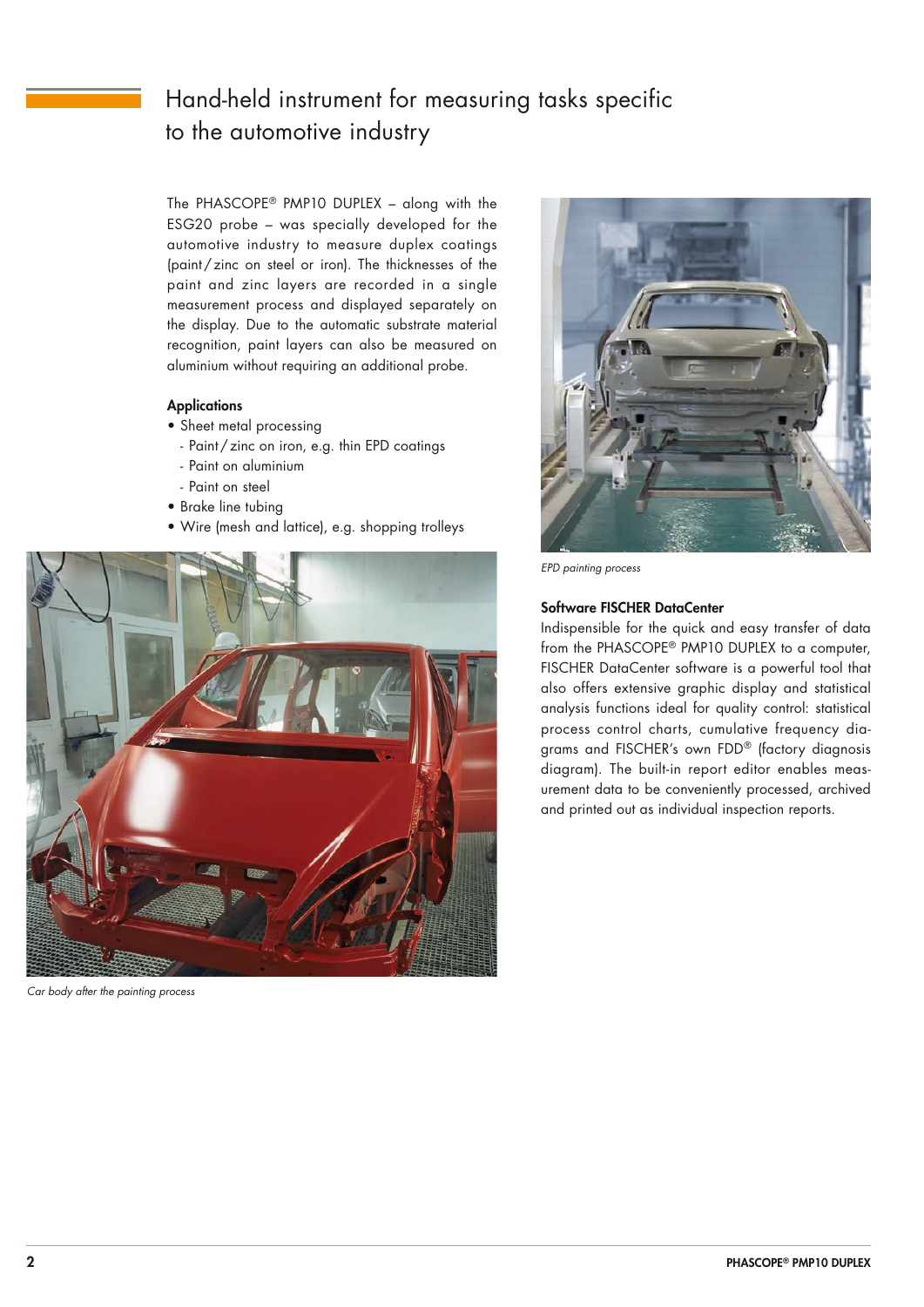## The PHASCOPE® PMP10 DUPLEX combines three measurement methods

- Magnetic induction method DIN EN ISO 2178 For measuring the overall thickness of paint and zinc coatings on iron
- Amplitude-sensitive eddy current method DIN EN ISO 2360

For measuring a single paint layer on aluminium

• Phase-sensitive eddy current method ISO 21968 For measuring zinc coatings on iron, irrespective of overlying paint layers

For the measurement of zinc and paint coatings, the magnetic induction method and the phase-sensitive eddy current method are used in parallel (duplex), so that the individual layers of paint and zinc can be calculated separately.



## **Technica**

standards

With aluminium as substrate material an automatic switch to the amplitude-sensitive eddy current method occurs and the thickness of the paint layer is displayed.

#### Instrument features

- DUPLEX measuring mode: display of paint on zinc on iron or paint on aluminium
- DUAL measuring mode: display of total thickness (paint and zinc) on iron or paint on aluminium
- Extensive evaluation and statistics functions
- Outlier control and tolerance monitoring options
- Various languages to choose from
- Battery and/or continuous operation via plug-in charaer (included)
- Storage of up to 20 000 readings
- Data transfer via RS232 interface

## Standard Content of Shipment Order no.

- PHASCOPE® PMP10 DUPLEX with accessories 603-689
- PC-DATEX software for data transfer to Excel
- FISCHER DataCenter software for data analysis

#### Probe and Accessories **Canadian Contract Order no.**

• ESG20 probe 603-690

*The ESG20 probe*

• V12 BASE support stand 604-420





*Typical applications: shopping trolly and brake line tubing*

| echnical data                                      |                                                                                                  |                                                                                                                            |                                                                                 |
|----------------------------------------------------|--------------------------------------------------------------------------------------------------|----------------------------------------------------------------------------------------------------------------------------|---------------------------------------------------------------------------------|
| Measurement method                                 | Magnetic induction                                                                               | Magnetic induction<br>and phase-sensitive                                                                                  | Amplitude-sensitive                                                             |
| <b>Measuring mode</b>                              | <b>DUAL</b>                                                                                      | <b>DUPLEX</b>                                                                                                              | <b>DUPLEX or DUAL</b>                                                           |
| <b>Measuring application</b>                       | NE/Fe                                                                                            | $\sqrt{2n}$ Fe                                                                                                             | $\text{Iso}/\text{NE}$                                                          |
| <b>Measurement range</b>                           | $0 - 700$ pm                                                                                     | $\textsf{Iso }0.550 \,\textsf{\mu m}$<br>Zn 0-150 pm                                                                       | $0 - 2000 \,\mu m$                                                              |
| Trueness based on<br><b>FISCHER</b> standards      | $0 - 100 \,\mu m \leq 1 \,\mu m$<br>$100 - 400 \,\mu m \leq 1\%$<br>$400 - 700 \,\mu m \leq 2\%$ | Zn $2 - 30 \mu m \le 0.5 \mu m$<br>$\text{Iso }2 - 100 \,\text{µm} \leq 1 \,\text{µm}$<br>Iso $100 - 500 \,\mu m \leq 1\%$ | $5 - 100 \,\mu m \leq 2 \,\mu m$<br>$100 - 2000 \,\mu m \leq 2\%$               |
| <b>Repeatability precision</b><br>based on FISCHER | 0-100 $\mu$ m $\leq$ 0.5 $\mu$ m<br>$100 - 700 \,\mu m \leq 0.5\%$                               | $\text{Iso } 2 - 100 \,\text{µm} \leq 0.5 \,\text{µm}$<br>lso 100-500µm ≤0.5%                                              | $5 - 100 \,\text{µm} \leq 0.5 \,\text{µm}$<br>$100 - 2000 \,\mu m \leq 0.5\,\%$ |